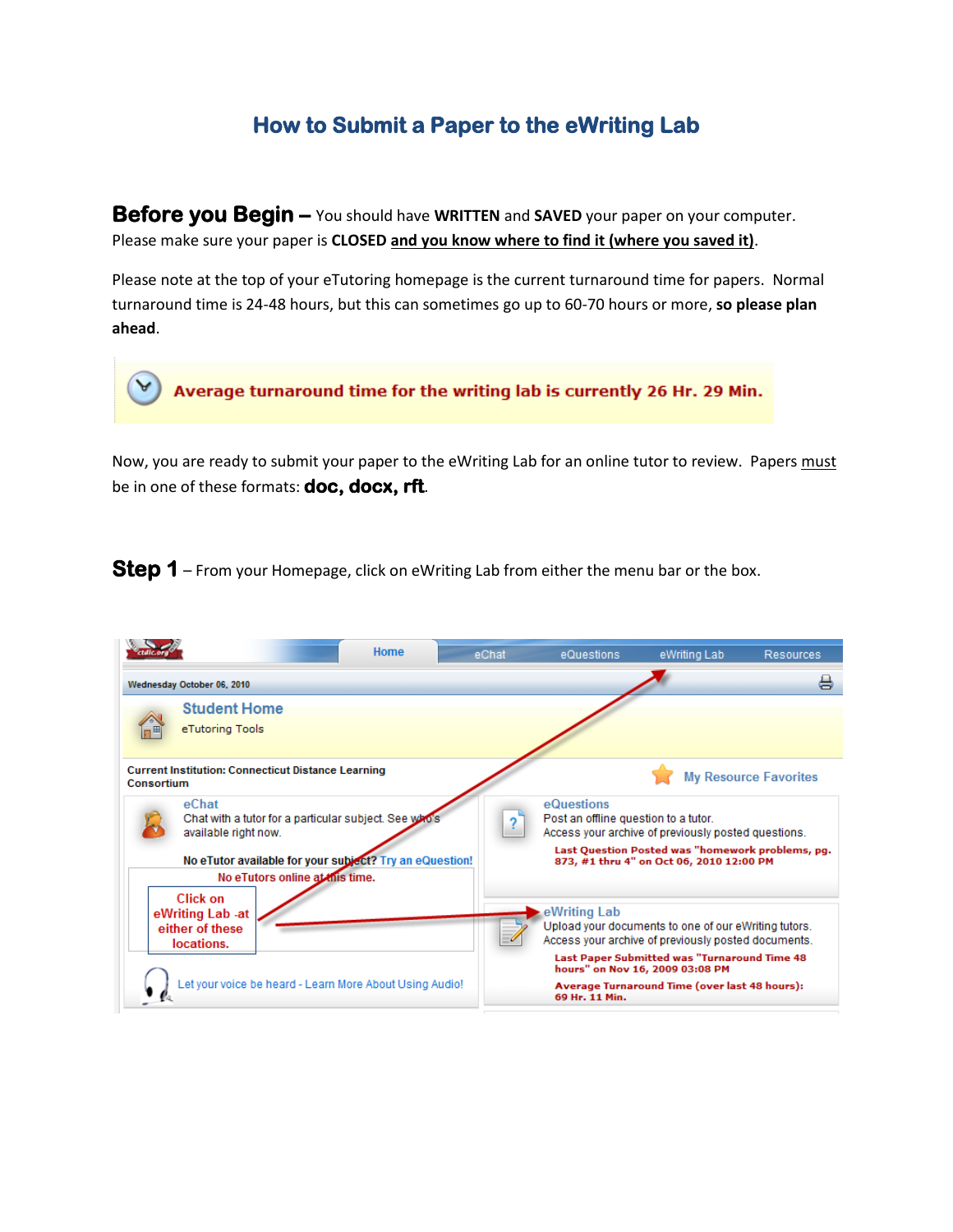**Step 2** – A pop up will appear with some information about the writing lab. Please read it and close the window by either clicking on the  $\overline{X}$  in the upper right corner, or clicking in the box at the bottom

left corner  $\Box$ 

**Step 3** – If you are submitting a new paper, click on:

```
Submit a New Writing Assignment
```
If after receiving a response to your first draft you choose to revise and resubmit, please click on:

```
Submit a 2nd or 3rd Draft |
```
**Step 4** – Completely fill out the form with information on your paper, providing as much detail on your assignment as possible. This information will help your eTutor to help **you**.

| eWriting Student Submission Form                                                                                                                        |                                                                 |                                            |  |
|---------------------------------------------------------------------------------------------------------------------------------------------------------|-----------------------------------------------------------------|--------------------------------------------|--|
| <b>Course Name</b>                                                                                                                                      | Course Name                                                     |                                            |  |
| <b>Course Subject</b>                                                                                                                                   | <b>Course Subject</b>                                           | (e.g. English, History, Sociology, etc.)   |  |
| <b>Instructor's Name</b>                                                                                                                                | <b>Instructor Name</b>                                          |                                            |  |
| <b>Title</b>                                                                                                                                            | Title for this writing sample.                                  |                                            |  |
| <b>Number of Pages</b>                                                                                                                                  | l0.<br>If Your Paper is Longer than 8 Pages, please click here. |                                            |  |
| Please provide a detailed<br>description of your assignment.<br>What has your Instructor asked you to<br>do (please be as specific as possible):        | Writing Assignment Description                                  |                                            |  |
| <b>Citation:</b><br>If your assignment requires citation<br>(works cited page, footnotes, embedded<br>citation) please indicate the form you            | - Please Select - $\blacktriangledown$                          | All boxes must be<br>filled in or you will |  |
| are using.<br>What questions or concerns do<br>you have about your writing and<br>this assignment?                                                      | Focus on?                                                       | get bounced back to<br>this section.       |  |
| How would you describe this<br>assignment?                                                                                                              |                                                                 |                                            |  |
| Are you telling a personal<br>story?<br>■ Explaining how to do<br>something?<br>Researching a topic?<br>■ Comparing and contrasting<br>Cebaidue no eabi | How would you describe this assignment?                         |                                            |  |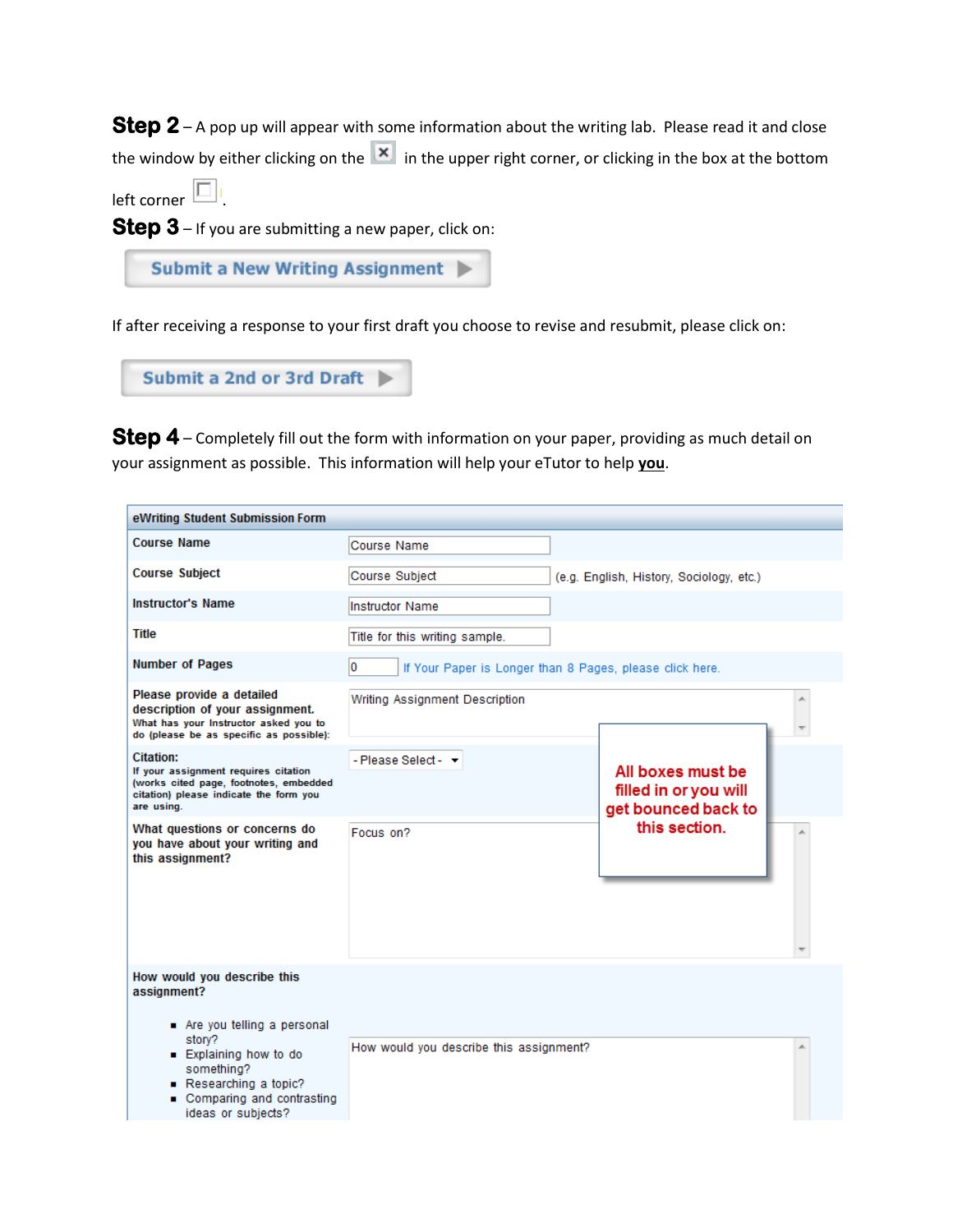**Step 5** – You should see this box at the bottom of this page:

| <b>Upload Your Assignment</b>                                                                                                                                                                                                                                                                                                                                                                                                                                                                                                                                                                                                                                                              |
|--------------------------------------------------------------------------------------------------------------------------------------------------------------------------------------------------------------------------------------------------------------------------------------------------------------------------------------------------------------------------------------------------------------------------------------------------------------------------------------------------------------------------------------------------------------------------------------------------------------------------------------------------------------------------------------------|
| After you have completed your writing assignment, save your paper to your computer or to a disk, and remember<br>where you have saved it for retrieval.<br>Next, it is important that you close your paper.<br>■ Click the "Browse" button, select the folder where your paper is stored, and select your paper by clicking on it twice.<br>An attachment address for your paper will now appear in the "Browse" window.<br>Click on the "Submit Your Assignment" button.<br>If you have successfully submitted your paper, you will see this message at the top of your eWriting Lab page:<br>"Your writing sample has been submitted. You should receive a response within 24-48 hours." |
| Browse<br>(.doc, .docx, or .rtf ONLY)                                                                                                                                                                                                                                                                                                                                                                                                                                                                                                                                                                                                                                                      |
| <b>Submit Your Writing Assignment</b>                                                                                                                                                                                                                                                                                                                                                                                                                                                                                                                                                                                                                                                      |
| * It is important that you close your paper before submitting *                                                                                                                                                                                                                                                                                                                                                                                                                                                                                                                                                                                                                            |

## **Click on the button that says Browse.**

**Step 6** – This will open a window on your computer that will let you locate your paper. From here you will need to find where you saved your file. For example, is it on your desktop or in a folder?

When you see your paper in this window **DOUBLE CLICK ON IT**.